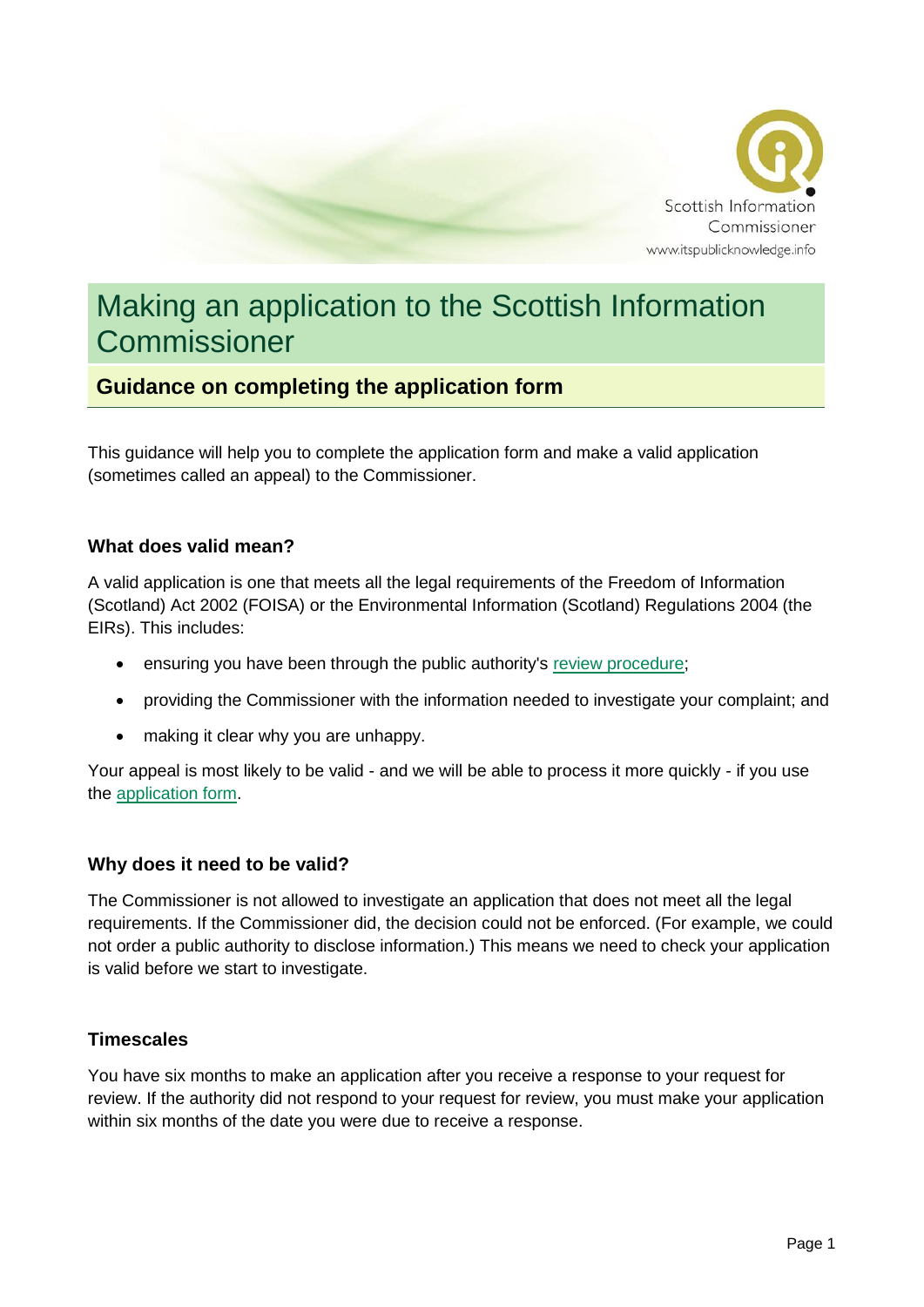#### **What you need to do before making an application**

You must have:

- 1. made a request for information in writing (or in some other permanent form)**<sup>1</sup>** to a **Scottish public authority.**
- 2. given the authority your full name. You cannot use a fake name and your request must not be anonymous. If you made the request on behalf of someone else, you must have told the authority the name of the person you made the request for.
- 3. given the authority an address for correspondence. This can be a postal or email address.
- 4. asked the authority to review the way it responded to your information request, even if they did not reply. You should have asked for this no later than 40 working days after you received the response to your request, or after the response was due<sup>2</sup>. (Remember an authority has 20 **working** days to reply to your request.)

#### **The Commissioner's investigation: what to expect?**

The Commissioner can only investigate how the authority handled your information request in line with FOISA and/or the EIRs. Investigations can look at things like whether an authority:

- was entitled to refuse to disclose information to you:
- gave you all of the information falling within the scope of your request;
- was right to tell you that it didn't hold the information you asked for;
- charged the correct fee for providing the information; or
- didn't have to comply with your request because it cost too much, was vexatious or was a repeated request.

The Commissioner **cannot**:

-

- tell a public authority to create information to respond to an information request, even if it is information the authority might be expected to hold;
- comment on the accuracy of the content of the information held by an authority; or
- comment on the actions of the authority unless it relates specifically to the handling of your information request.

If your application is not valid, we will explain why and help you make a valid application. If it is valid, it will be passed to an Investigating Officer who will let you know what will happen next.

<sup>1</sup> If your request was for environmental information, you can make it verbally. Contact us if you're unsure. 2 If you are asking the authority to review the way it dealt with a request for environmental information, the authority can't carry out a review if you were late asking for the review to be carried out.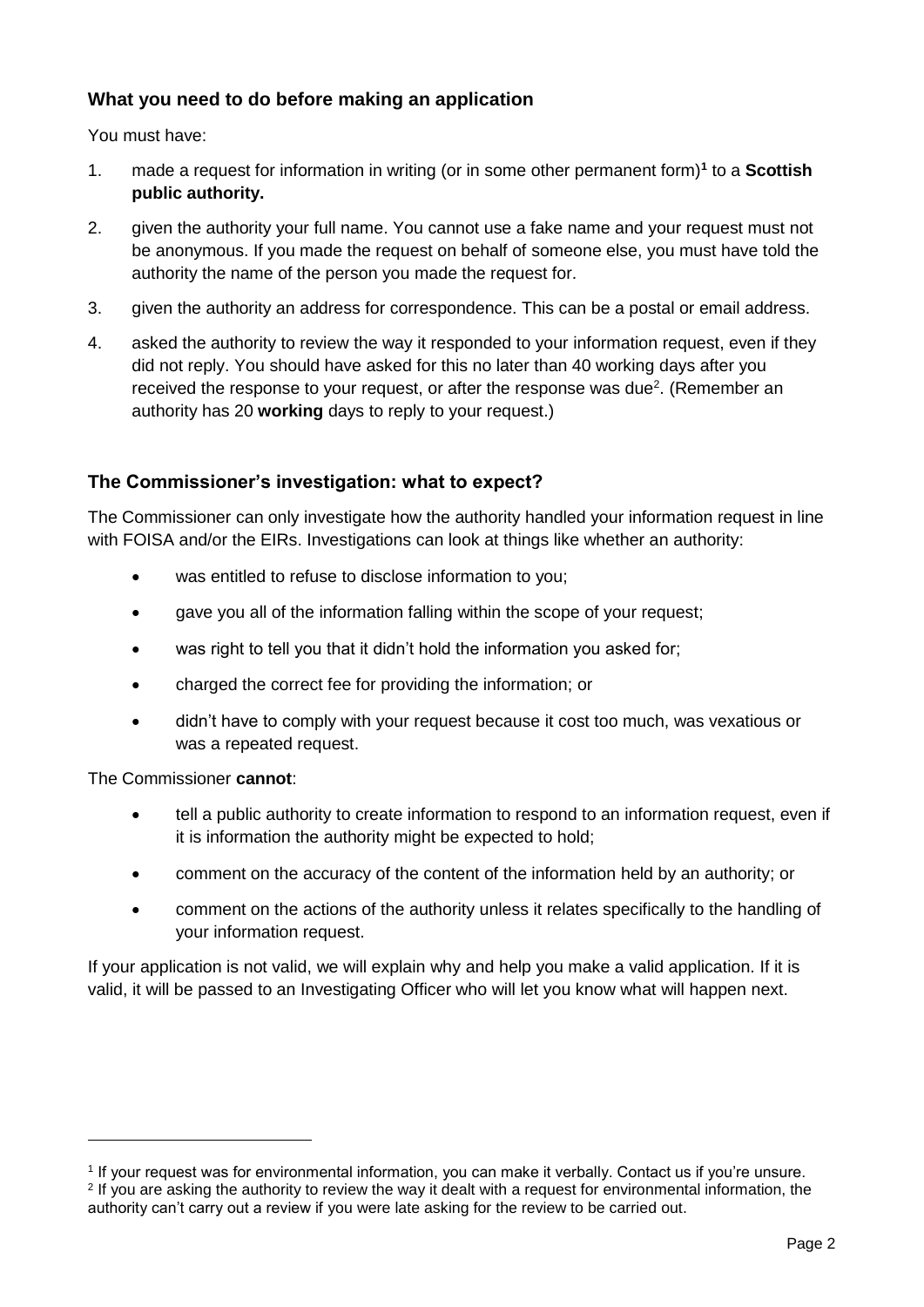#### **What you need to do now**

Complete the form and send it to us with copies of the following documents:

- Your original request for information
- The authority's response to your information request (if it responded)
- Your request for review
- The authority's response to your review request (if it responded)

If you do not have copies of these documents, ask the authority to give you copies before making an application.

Remember to also include your **full name** in the application form and/or in the body of any letter or email to the Commissioner.

#### **Sending your application**

**Send the completed application form and copies of documents to the Scottish Information Commissioner via one of the following methods:**

**Email:** [enquiries@ItsPublicKnowledge.info](mailto:enquiries@ItsPublicKnowledge.info)

**Post:** Kinburn Castle, Doubledykes Rd, St Andrews, KY16 9DS

**If you need help** on how to make an application to the Commissioner, visit our website: **[www.ItsPublicKnowledge.info/YourRights](http://www.itspublicknowledge.info/YourRights)**.

Alternatively, email us at **[enquiries@ItsPublicKnowledge.info](mailto:enquiries@ItsPublicKnowledge.info)**, or call us on **01334 464610**.